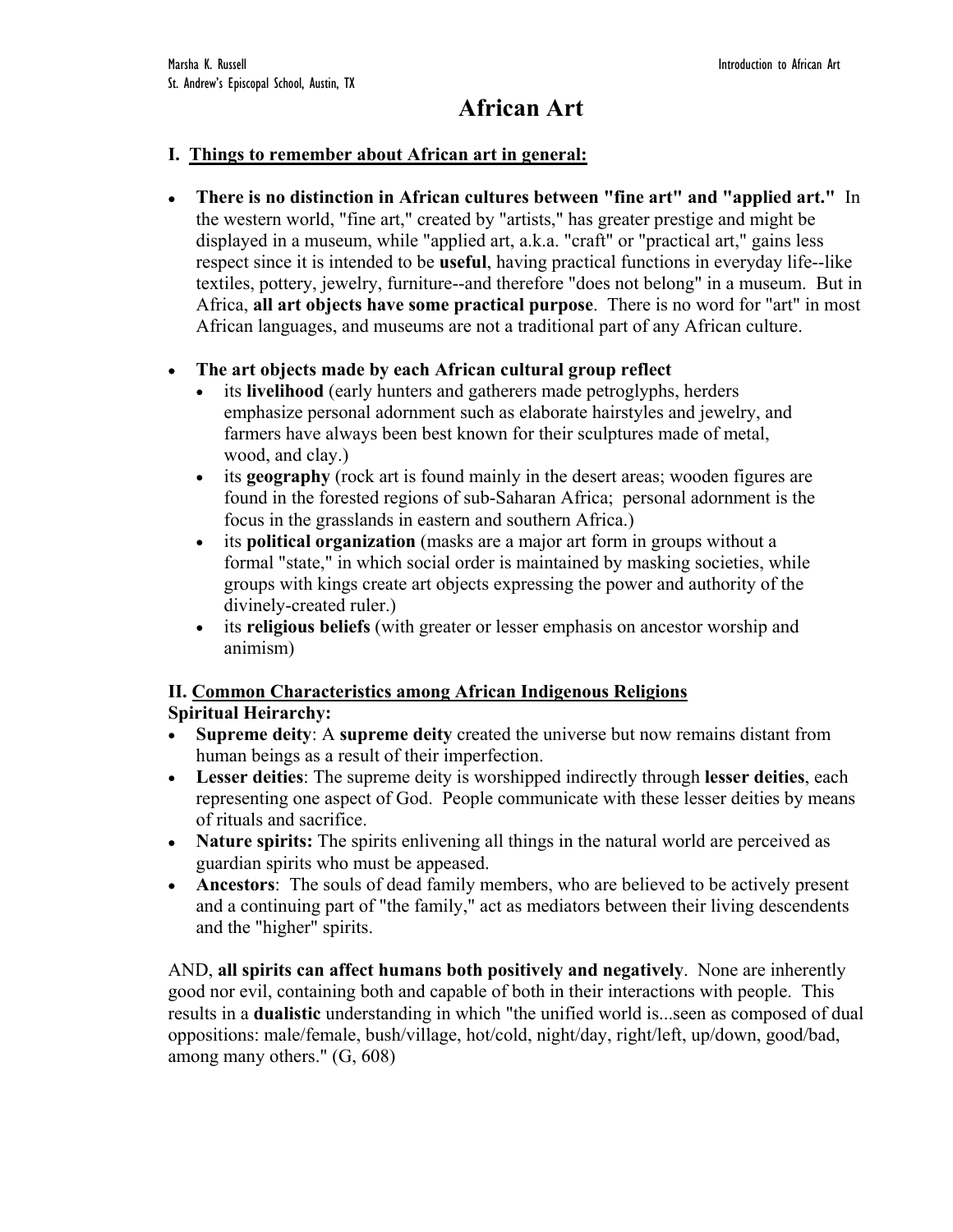## **III. General Characteristics of Sub-Saharan African Sculpture:**

• **combination of abstraction and naturalism**  called *jijora,* "a moderate resemblance to the subject, something between absolute abstraction and absolute likeness" (HF, 705) "Since a spirit, not a person, is being evoked, naturalism of form, texture, and color are not prerequisites. We have here the principle of abstraction used for the representation of a being not of the natural world." (Witt, I, 433) "African arts portray an **ideal of resemblance rather than identity**. Sculptors in particular, seek to represent a moral or spiritual

force rather than to make an individual portrait....it is never totally realistic or totally nonfigurative, but rather seeks a balance somewhere between the two poles." (Witt, 450)



Example of jijora in Frank Willett's African Art.

- **symmetry around a vertical axis**
- **curving, tubular, cylindrical, columnar, polar forms**, often carved from a single piece of wood. The curving lines express the energy found in all nature.
- **frontality**
- **static poses** (lack of any movement)
- **'coolness' of facial expression**
- use of **negative** (empty) **space** is just as important as the use of positive (filled) space (similar to the importance of the moments of silence between the rhythmic beats on a drum) The negative spaces, like the silence between the beats, are not passive but active parts of the rhythmic flow.
- human figures generally show *odo*, **youthfulness, the prime of life**
- the **physical proportions of a figure reflecting the culture's ideas of what defines a person**, such as an enlarged head or hands or naval, rather than natural proportions

**IV: Four Kinds of Sculptures** (created from clay, metals, and wood):

- **Figures**: 3 kinds (see below)
- **Masks**: 3 kinds (see below)
- **Ceremonial items**--jewelry, decorative weapons, items representing kingship
- **Household items**--stools, other furniture

### **Figures:** 3 kinds

• **Ancestor**, done out of both respect for their deceased ancestors and out of fear of their angry spirits. Ancestor figures are "created as pleasant resting places for spirits. These sculptures were not created to symbolize a spirit; they were created to **contain** the spirit of the deceased person." (M, 273)

### **Types include**:

- o primordial ancestors
- o royal ancestors/divine kings
- o maternity figures
- o figures of dead twins, called *ere ibejis*



Dogon Primordial Couple, Metropolitan Museum, NY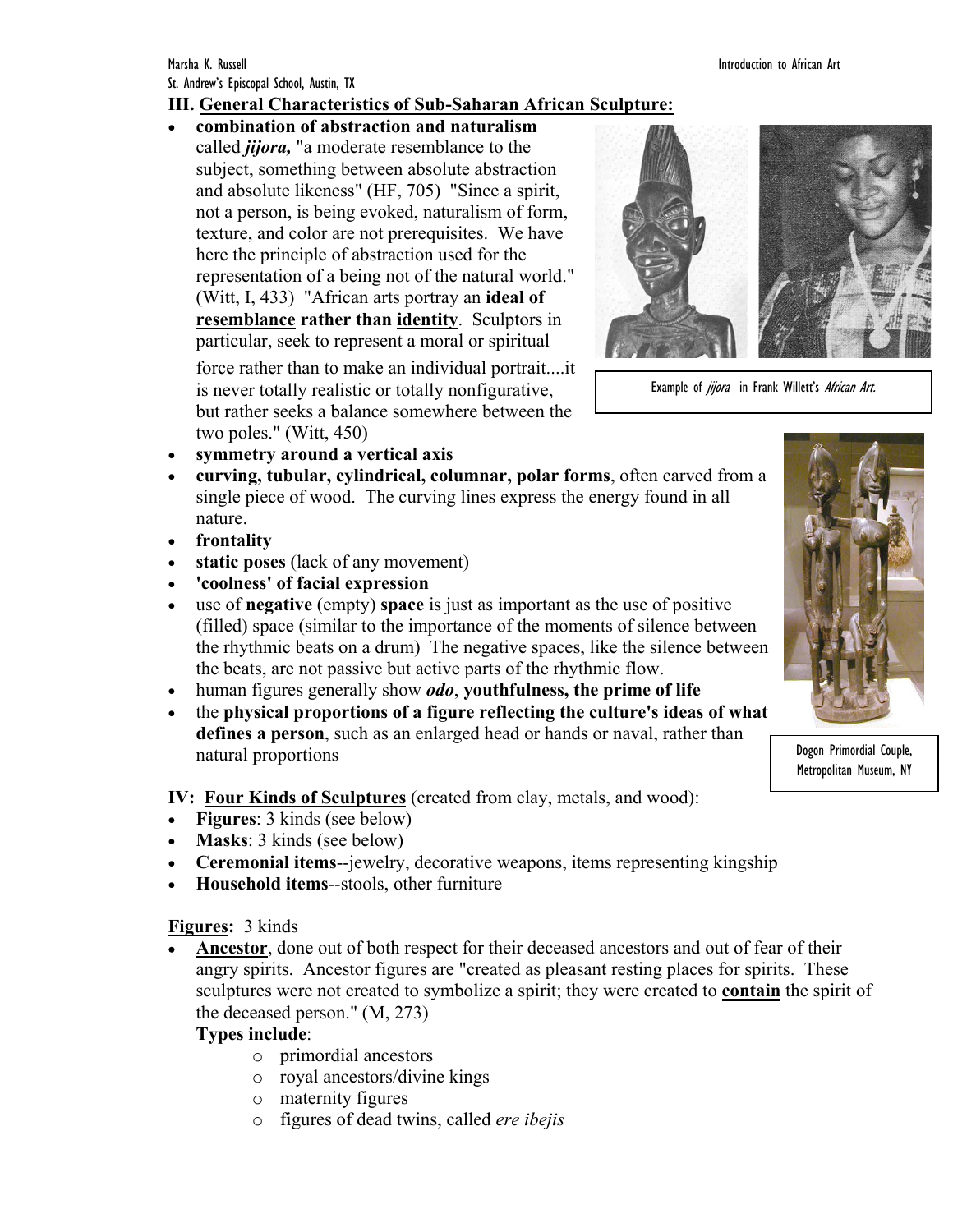## **Primordial Couple**

Dogon primordial couple from Mali, wood: Characteristics of African sculpture?



#### **Royal ancestors:**

Sculpture head from Nok 200 BC (terracotta heads originally attached to full figures; sensitive modeling of nostrils and mouth, but stylized eyes with incised details which suggests earlier tradition of carving into wood)



Ife (left) 13th c (terra cotta, extremely naturalistic)

Benin (right) 16th c bronze image of the king or *oba*, with royal coral beads coming all the way up to his chin; not quite as naturalistic as the Ife figure, more balanced between naturalism and stylization)





Benin Queen Mother ivory (left) Miniature Portuguese heads in her elaborate hair style, representing the Portuguese slave traders who would make the Benin wealthy and cripple African culture in countless ways for centuries.

Benin bronze plaque of the Oba (king) and his attendants, 16 c. Orig'ly used as historical narrative plaques chronicling the royal Benin line. Placed on columns within the oba's royal palace. Exact chronology of the

Benin kingdom lost when British troops, in a punitive strike in 1897, deposed the oba, sacked and burned the palace, and stole the plaques without taking note of their arrangement. Rectangular format is unusual in African art; this framing device may have been introduced to African artists when Portuguese Catholics showed them book illuminations. How does the sculptor communicate the authority of the king?





Bangwa Dancing Royal Couple (Cameroon, late 19 c, wood, ~34") (rare that they are not static; represent the primordial couple) In spite of the non-static poses, what typical qualities do they contain? (*odo*- prime of life; cool expression, esp. face of woman which is especially admired in dancers; modified naturalism; curving lines, tubular shapes, slightly modified symmetry around a vertical axis.)

## **Maternity figures**

Yoruba Maternity figure. Yoruba are matrilineal, so maternity is especially venerated. Maternity figures also represent larger

quality of fertility, important both for human procreation and for agriculture. Jewelry on her shoulders shows she was in the line of divine royalty. Elongated breasts, typical of African sculptures and of traditional African women, reflect the practice of massaging the breasts with a downward stroke to encourage lactation.



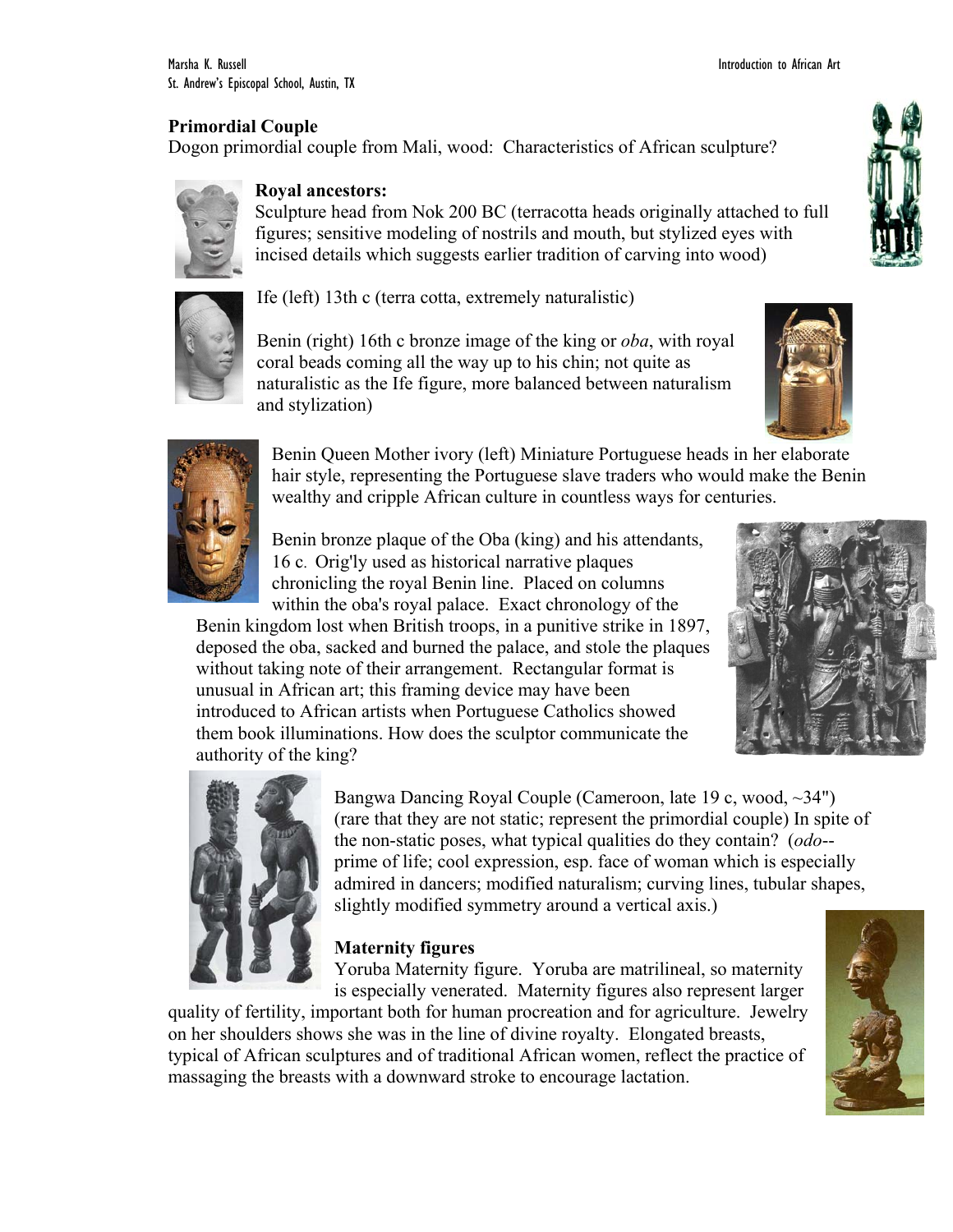Marsha K. Russell Introduction to African Art St. Andrew's Episcopal School, Austin, TX



Yoruba staff for Temple of Shango, god of Thunder, in the form of a kneeling mother with her child on her back. wood, 16" scarification, elongated breasts- other typical qualities?

Standing female figure, Dogon, Mali. wood, 23", late 19c. Since this is a Dogon figure, how would we expect it to look from the front. Note the attention to composition from the profile view as well, with breasts (mimicked in miniature by the navel) mirrored/balanced by buttocks, which are then counterbalanced by the hands.





Yoruba *ere ibejis:* The Yoruba have one of the highest rates of twin births in the world, and twins are thought of as the mischievous and powerful children of Shango, the god of Thunder, and the Yoruba people believe that twins share a single soul. When one of the twins dies, the concern is that the dead twin will persuade the living one to come join him/her in the spirit world, so a figure called an *ere ibeji* will be made to represent the dead one. The mother will feed, bathe, dress, cuddle, and play with the *ere ibeji* as if it were alive, caring for it in the same ways and at the same times as the living twin, hoping to keep it comfortable and happy.

**Power figures**, carved by a sculptor then given spiritual power by a spiritualist, who frequently inserted secret substances into a cavity within the figure, often sealed with a mirror. These could be commissioned by a family as "a kind of magical charm used for positive or negative purposes." (M, 275). Other power figures included *nkondi*, important in the Kongo culture of Zaire. "*Nkondi* served as a form of moral intimidation...Each element was driven into the figure after a debate or during a healing session. Hundreds of nails attest to Kongo citizens' relying on the figure to record their decisions or to remedy ill will. Disputants concluded oaths by tying a piece of hair, string, a feather, or packet to a nail, licking it, and pounding it into the *nkondi*. Witnessing this action, a ritual expert maintained the *nkondi* and memorized the circumstances attached to each nail and blade. From then on, the *nkondi* has the authority to remind people of their oaths if they do not honor them. He remains ready, alert, and waiting to render complicated decisions." (*Artistic Medication,* Seattle Art Museum)



• **Funerary figures** to protect the relics (bones, usually) of a dead

person, covering a basket containing the relics. Very abstract and severely geometric. Picasso owned one of these, and the influence can be seen in the image at left and in paintings such as his famous *Les Demoiselles d'Avignon.* At left is a Kota reliquary figure from Gabon, carved from wood then covered with brass, copper, and iron. Convex faces represent females, while concave ones represent males.



Kongo power figure, Art Institute of Chicago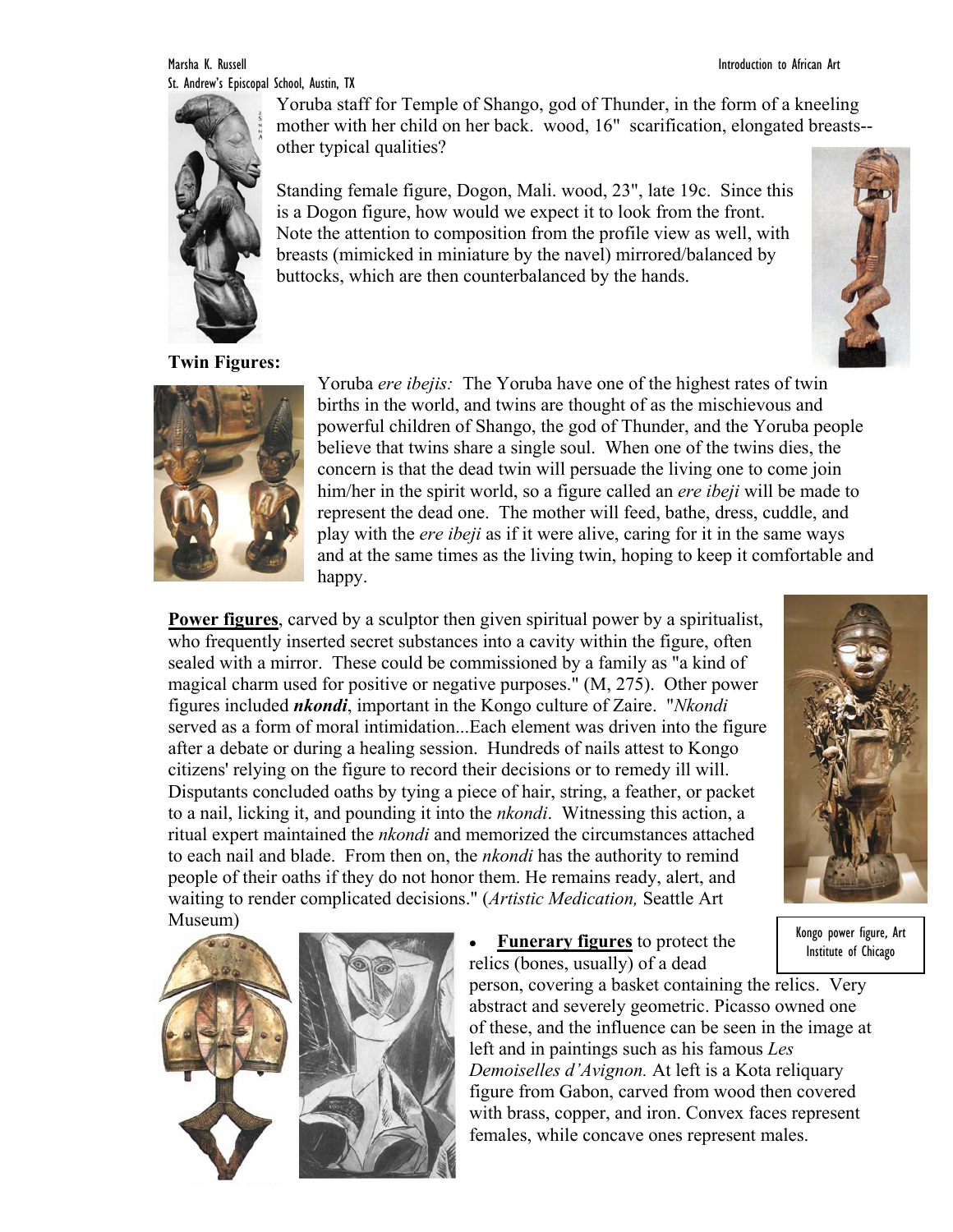## **Masks**

### **Things to remember:**

- Created to be seen **in motion**, as part of a dance ritual, so "the skill of their sculptors and the adroitness of their wearers were of equal importance." (H&F, 712)
- **Only one part of a whole costume**, not a separate entity
- As with figures, a **combination of naturalism and abstraction**, with a **reduction of features and their orderly composition into a symmetrical whole**." (Witt 433)
- Masks seen as **powerful**, and **wearer stops being self to become a medium** for the power.
- **Almost always (rare exceptions) worn only by men**, even when female spirits are being evoked.



3 basic types:

- **Face masks** (attached to head by being tied, usually worn in combination with some kind of headdress)
- **Shoulder masks** (rest on shoulders, often have strips of fiber at base which conceal wearer's body, often more than 8' tall)
- **Head mask** (covers entire head)

## **Slides of Masks**

**Dan Face Mask**, Liberia: naturalistic or stylized? A blend, though especially compared with some others, at first looks naturalistic. But "a brief consideration of the reduction of eyebrows to a single plane, the nose to perfect symmetry, the cheeks and chin to smooth planes, and the whole to this elegant oval shape contradicts the apparent naturalism." (Witt 433) Represents ancestral powers, as a reminder of the presence of the ancestors. As reps of ancestral power, often carried by Dan men as guardians (~St. Christophers) and used on boys going through initiation training to hide them from the view of women. Glossy finish characteristic of Dan tribe.





**Dan** *Deangle* **Mask with Headdress**, Ivory Coast or Liberia: *Deangle* = female characteristics, here ideal: "the slit eyes with lowered eyelids, the small ears, and the full mouth with pointed teeth" (DeYoung, #12) Used in initiation training for boys, then in the initiation ceremony itself. May be "danced" only by someone trained to work with initiation, so even though representing a female spirit, danced by a male masker. High gloss. Scarification. Headdress made of fiber, pigment, and feathers.

**Goddess Nimba shoulder mask**, Baga tribe in Guinea: Carved wood with



copper nails  $\&$  natl. fibers, 7'3" high. Nimba = goddess of maternity. Danced during the time of the rice harvest. Dancers could see out thru holes in the breasts. (H&F, 712)

**Dogon 'Black Monkey' mask** from Mali: 14" Worn in funeral dances which came at the end of periods of mourning. Enabled the

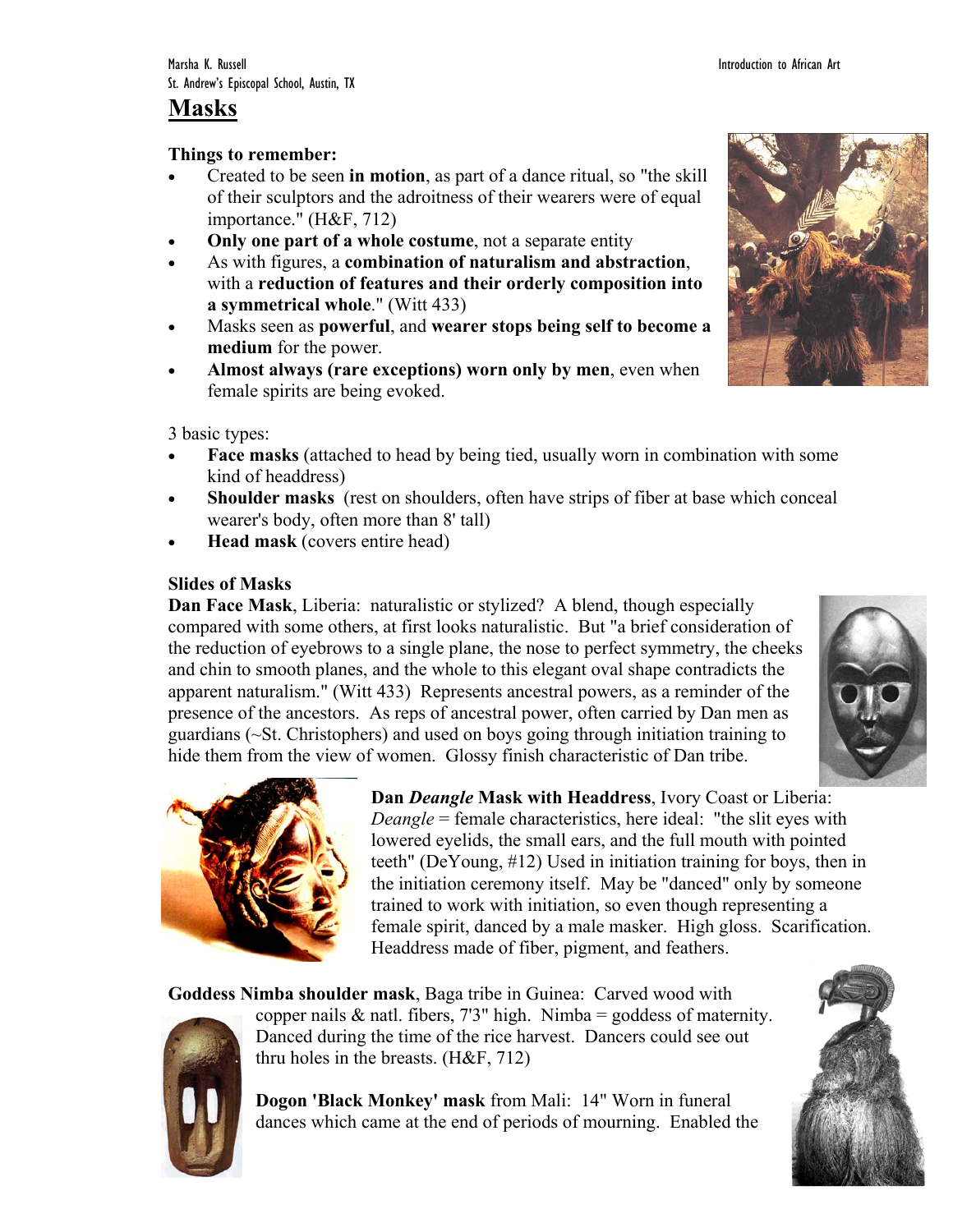Marsha K. Russell Introduction to African Art St. Andrew's Episcopal School, Austin, TX dancers (and hence, the Dogon people) "to capture and control life-forces." (H&F, 712)

**Dogon 'Cow' mask** from Mali: Life-size.



**Maiden Spirit Mask**, *Agbogho mmuo*, Igbo tribe, Nigeria: wood, pigment, and textile. Represents a beautiful young woman who has died. White pigment = a spirit because "the Igbo, like many traditional African peoples, believe that in the afterlife everything is opposite from the living world" (DeY,  $#6$ ) so black

skin becomes white. Elaborate hairstyle also represents a hornbill bird (seen best from behind), "respected for its dedication to family life and considered a model for human behavior." Used in funerary ceremonies. "The masker...simulated the...quick steps of a young woman. He would speak in a feminine, high-pitched voice, encouraging deceased spirits to pass to the afterlife in order that they may become helpful ancestors." (DeY, #6)

**Ceremonial Mask from Wobe**, Ivory Coast: Painted wood, feathers, fiber, 11". "Made for the Poro society, a male initiatory organization which directs diverse public functions, civic, religious, administrative, judicial, and social." (H&F, 713) "Unnaturalistic and non-representational forms which are given the appearance of a terrifying human head by their arrangement--a flat oblong panel with a semicircular block for a brow, cylinders for eyes, a vertical strip for a nose, and a block with a horizontal incision for a mouth--painted gray, white, and blue with a feather crown and a beard of raffia." Masks like this valued for their ability to arouse emotional effects. (H&F, 704)





**Bundu Society helmet mask, Mende culture**: Important because this is the only kind of mask worn by women in all of

Africa. The Mende people believe that the mask appeared out of the water, and this is one reason for the rings around the neck of the female figure. The glossy finish, small face, tiny mouth, and elaborate hairstyle represent the Mende people's notions of ideal female beauty, and the rings of flesh around the neck signify abundance and wealth.

**Chi Wara headpieces**, Bambara, Mali, Male/female: Chi Wara was the antelope who taught us to farm the land with digging sticks, so when a new piece of land is to be cultivated, the pair of antelopes dance to ensure fertility. "These beautiful wooden forms display one of the major characteristics of much African sculpture. The artist has exaggerated those features of the animals that are most important for recognition by those who use or observe the ritual and that call attention to each animal's particular aspect. The female antelope's body is reduced to a simple flattened oval form, while the enlarged neck, head, and ears, which fit into tight curves, convey an impression of energy and strength. On her back rides a tiny young antelope whose form echoes that of the mother. The male antelope has a similar body; but his neck is formed of two curves with spiky